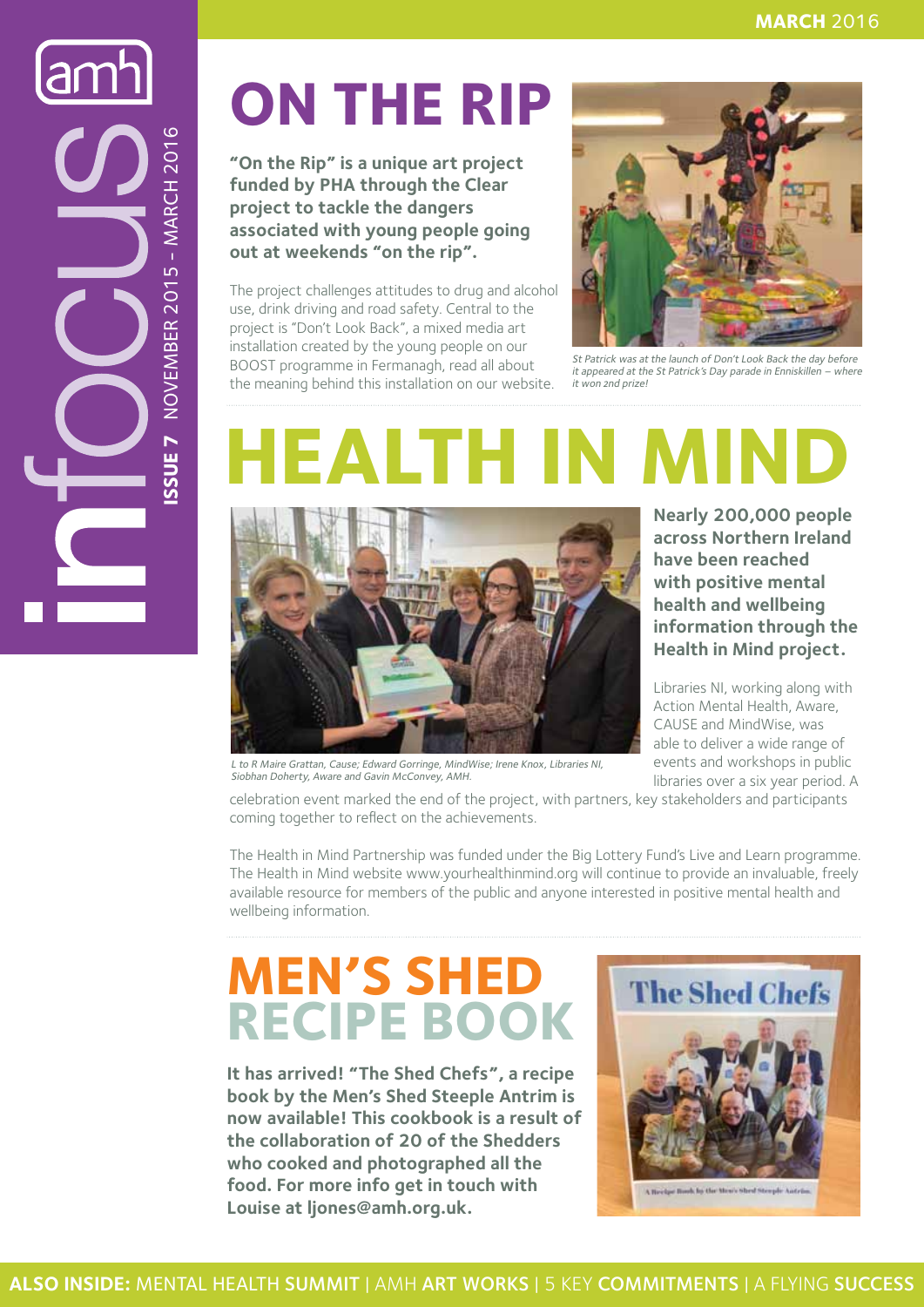### **FEBRUARY** 2016 **Mental Health Summit**

**Thank you to everyone who came to the first Mental Health Summit in the Stormont Hotel on 24th February. We really appreciate your passion and support. Thanks also to our speakers and everyone who helped us organise and run such an ambitious event! #resolvementalhealth**  Pictured at the opening is Health Minister Simon Hamilton with Barry Turley, Chair of the Summit; Brenda Shankey, business woman and mindfulness coach; and David Babington, Chief Executive, Action Mental Health.



### **Partners call on NEXT GOVERNMENT to MAKE 5 KE commitments**

**In February, nine leading charities who make up the Together For You consortium called on all the political parties to commit to ring fencing funding for mental health, and provide better leadership on the way forward in the post Bamford era.** The charities, which include Action Mental Health; Aware NI; CAUSE; Cruse; MindWise; Nexus NI; Praxis Care; RelateNI and The Rainbow Project have supported the findings of the recent AMH 'Regress, React, Resolve?' report.

### **AMH Art Works Well done Sarah**



**For the entire month of February, the AMH New Horizons North Down & Ards held its own art exhibition in the Ulster Hall, where the many works of art, crafts and photographs by our talented clients were showcased and admired!**



Pictured: Heather Hamill, Sarah Larmour and Andrew Muir Alliance Councillor Holywood.

**Employment Officer Heather Hamill and AMH Promote client, Sarah Larmour, both gave a short talk on learning disabilities at a Good Relations Allsorts Information event in Holywood.** Also in attendance was Alliance Councillor, Andrew Muir, who sang Sarah's praises by saying he was very impressed with her achievements and that she should be very proud. Well done Sarah!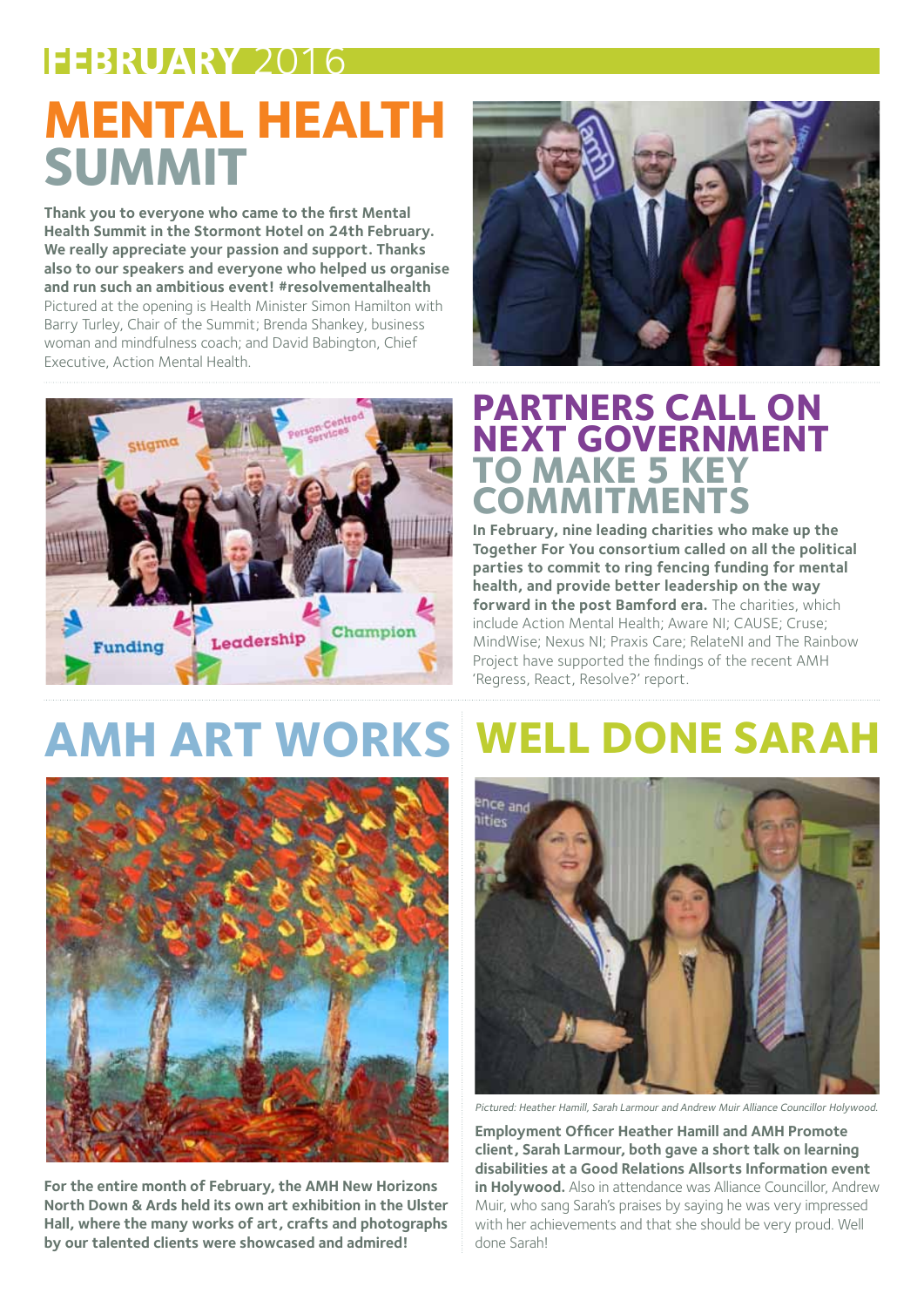### **Make it Count Adding up FEBRUARY** 2016



**We're delighted to announce that Ulster's Chartered Accountants raised an amazing £7,600 for Action Mental Health at its charity lunch sponsored by Barclays Bank.**  Pictured at the cheque presentation in Belfast is David Babington, Chief Executive of AMH, and Patrick Gallen, Chairman, Chartered Accountants Ulster Society. Massive thank you to all involved!

# **the Pounds**



**A huge thank you to the Lisburn Weight Watchers Group which raised an astonishing £740 for Action Mental Health!** Pictured (L-R) receiving the cheque is Carolann McCord (Weight Watchers), Callum Clark (Action Mental Health) and Bernie Walsh (Weight Watchers).

### **A Flying Success**



**Our two year partnership with Belfast International Airport has concluded with over £16,000 raised to help increase awareness of mental ill-health.** Funds were raised through a series of fun-filled activities including a VIP discounted Christmas shopping event, coffee mornings, and pilates taster sessions. In addition, Belfast International Airport kicked off the partnership with a substantial donation of £10,000. Thank you to everyone in Belfast International for making the partnership a flying success!